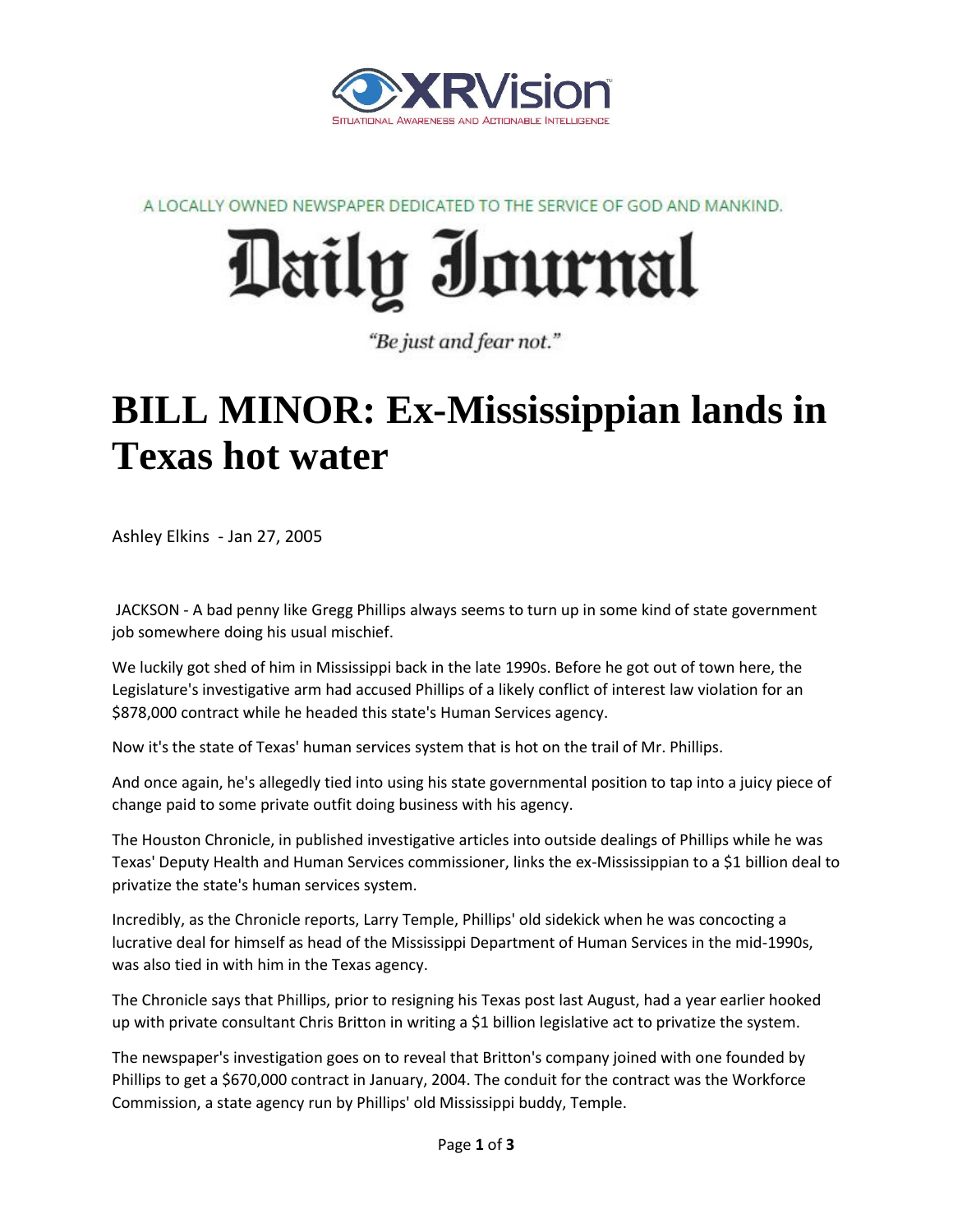Cozy isn't it? Who says these ex-Mississippians can't play with the big boys, even deep in the heart of Texas?

Phillips actually came here from Alabama as a political fundraiser for Republican Kirk Fordice in his initial, winning 1991 race, endearing himself as the favorite of the crusty Fordice for jobs in his two terms as governor.

When Fordice nominated Phillips to become executive director of Human Services in 1993, a damaging background check by the Legislative PEER committee found Phillips had made false claims of his educational qualifications required for the job and failed to prove he was not delinquent in child support payments for a previous marriage.

But the crafty Phillips mobilized top Republican influence and pressured then-state Sen. (now U.S. Rep.) Roger Wicker, R-Tupelo, chairman of the Senate Health and Welfare Committee, to quash the probe and give Phillips committee approval.

As a 33-year-old with no previous administrative experience, Phillips had not long been in charge of the 4,300-employee agency before questions began to surface about his management decisions and the disallowance of \$2 million in MDHS expenditures by the U.S. Department of Health and Human Services.

At the heart of the controversy was a deal Phillips made for a workforce training program based at Ole Miss called LEAP.

In late April 1995, Phillips resigned his MDHS post and immediately entered into a contract with Synesis Corporation, an outfit whose Centec subsidiary Phillips had been doing business with at MDHS. The PEER committee was already hot on finding out about Phillips' dealings.

That resulted in a searing PEER report charging that Phillips had in effect set Centec up in business with an \$878,000 contract and now was profiting from it to the tune of \$84,000 a year.

PEER, with a recommendation that Phillips' "impropriety" likely constituted a violation of state conflict of interest laws, turned it over to the Attorney General's office and urged lawmakers to tighten ethics laws regarding state executive appointees who are not elective officials. Unfortunately, Phillips was never charged with a law violation before he moved on to pastures out of state.

The LEAP program, in which Temple, Phillips' former deputy, had a key role, became a dismal failure and died after the U.S. Department of Health and Human Services' inspector general found there had been only 130 success stories of LEAP participants, costing \$117,692 each.

In Texas, as the Houston Chronicle reports, the Health commissioner had hired Phillips as his deputy in charge of consolidation and privatization after Phillips had been "highly recommended."

Rep. Arlene Wolgemuth R-Burleson, the author of the privatization measure, said Phillips was highly recommended "for his knowledge, his experience, and his free-market principles on health and human services."

It would be extremely interesting to learn who had "highly recommended" Phillips, and I intend to find out.